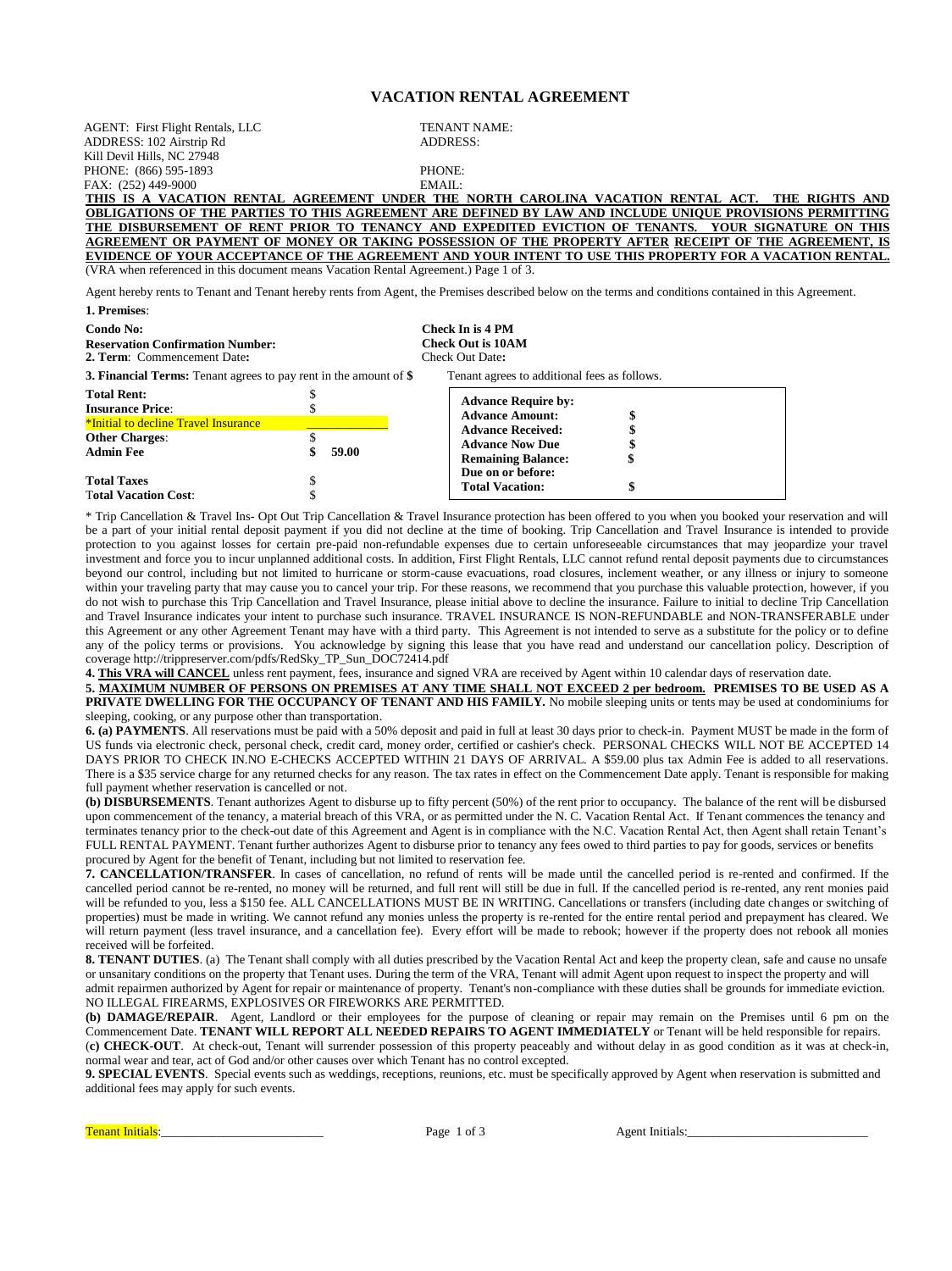**10. ANIMALS.** No animals of any kind shall be allowed in/on any properties unless the above property description states "Pets Allowed". Pet properties allow maximum of one (1) pet and MUST be declared at booking and noted on this VRA. The term "pets" refers to dogs. Cats require owner pre-approval. There is a \$125 (plus tax) per pet fee. Unruly or unattended pets will also be grounds for removal in pet friendly properties. Any violation of this agreement shall be grounds for immediate eviction. Tenant will forfeit all rent paid and will be liable for at least a \$250 flea spray and cleaning charge if a pet is found in a non-pet property. Properties are not guaranteed to be hypoallergenic.

**11. AGENT/LANDLORD DUTIES**. Landlord shall maintain property in good and safe working order and reasonably repair all major systems and appliances upon notice from Tenant that repairs are needed. Agent shall provide operable smoke detectors. If at the time the Tenant is to begin occupancy, Landlord cannot provide the property in a condition consistent with North Carolina law to be fit and habitable or substitute a reasonably comparable property in such condition, Landlord shall refund to the Tenant payments made by the Tenant less non-refundable fees. Every effort has been made to ensure the accuracy of property descriptions; however, Agent will not be liable for changes in furnishings and equipment. No rebates or replacements will be given. Agent shall conduct all his brokerage activities in regard to this Agreement without respect to the race, color, religion, sex, national origin, or handicap, of any Tenant, prospective Tenant, Landlord or prospective Landlord.

**12. KEYS.** Check-in time is after 4 p.m. on the Commencement Date. First Flight Rentals has a keyless entry system for each property. Tenant will be given a key code for your specific property that doesn't validate entry until check-in time. Check out must be completed prior to 10 a.m. on the Check-out Date as the key code will de-activate. Call our toll free number for assistance or problems. 1-866-595-1893.

**13. EXTRAS.** Extras (pools, hot tubs, televisions, Wi-Fi, dvds, stereo, elevators, fitness equipment, video games, internet, telephones, etc.) when advertised or supplied in a vacation property are supplied as a convenience for Tenant and guest use. In the event of a malfunction or breakdown of extras, Agent will call for repairs, upon notification. Tenant agrees that there will be no refund for malfunction or breakdown of extras. In the event of a malfunction of any appliance or feature, Tenant must notify Agent so repair can be made. Tenant is responsible for all internet activity, where applicable, and agrees that no illegal copyrighted materials may be downloaded. Agent will expedite repair, but NO REFUND OF RENT WILL BE PAID. Every effort has been made to insure publications have been verified for accuracy regarding listings of furnishings or equipment. Changes and errors determined after publication will be corrected if possible upon Agent being informed. NO REFUNDS will be issued for any such changes or errors.

**14. TENANT DAMAGE.** Tenant agrees to reimburse the Owner for any damage to the property caused by Tenant, guests, or invitees. Damages shall include reasonable attorney fees and court costs incurred by Agent or Owner in enforcing this agreement. The provisions of N.C.G.S. Chapter 42A (North Carolina's "Vacation Rental Act") shall apply to Tenant's use and occupation of the property. The Vacation Rental Act imposes certain duties upon the Tenant, and Tenant agrees to comply with all such duties including but not limited to the provisions of N.C.G.S. 42A-32, which provisions are incorporated herein by reference as if fully set forth. Tenant shall be responsible for, and assumes liability, for all damage, defacement, or removal of property inside or outside the Property that is in Tenant's control, unless the damage, defacement, or removal is due to ordinary wear and tear, acts of the Owner or Agent, defective products supplied or repairs authorized by the Owner, acts of third parties not invitees of the Tenant, or natural forces. All breakage and property damage during Tenant's occupancy shall be reported immediately to Agent by Tenant.

**15. VOLUNTARY TRANSFER OF PROPERTY BY OWNER**. (1.) Tenant may enforce this VRA against the grantee of the property if this VRA terminates 180 days or less after the date of recordation of grantee's interest. (2.) Unless property grantee has agreed in writing, Tenant has no right to enforce this VRA against the grantee if this VRA is to terminate more than 180 days after the date of recordation of grantee's interest. Tenant has right to a full refund within 30 days of any rent payments if the grantee does not consent in writing to honor the VRA.

**(a) NOTIFICATION OF TRANSFER**. No later than 10 days after date of recordation, the grantee or grantee's agent shall: (i) notify each Tenant in writing of the property transfer, the grantee's name and address, and the date the grantee's interest was recorded, (ii) advise each Tenant if he has the right to occupy the property, (iii) advise each Tenant if he has the right to receive a refund of any payments made by him or her.

**(b) TRANSFER OF PAYMENTS**. If Landlord voluntarily transfers his interest in the property, Agent is required to transfer all funds paid by the Tenant to the Landlord's successor-in-interest within thirty days, and notify the Tenant by mail of such transfer and of the transferee's name and address.

**(c) INVOLUNTARY TRANSFER**. If, prior to the Tenant's occupancy, the Landlord's interest is involuntarily transferred to another, the Landlord shall refund to the Tenant within 60 days after the transfer any rent payments made by the Tenant.

**16. EXPEDITED EVICTION (a)** The Vacation Rental Act provides EXPEDITED EVICTION procedures for a tenancy of 30 days or less and may be applied if Tenant: (i) holds over possession after tenancy has expired, (ii) has committed a material breach of the terms of this Agreement that according to the terms, results in the termination of tenancy, (iii) fails to pay rent as required by this Agreement, (iv) has obtained possession of the property by fraud or misrepresentation. **(b) HOLD OVER**. In the event Tenant is evicted for any reason or fails to check out on time, Tenant agrees to be liable to future Tenants, Agent and Landlord for all damages resulting from his holding-over (continued occupancy after either eviction or check-out) in violation of this VRA.

**17. (a) MANDATORY EVACUATION**. Pursuant to Senate Bill 974, G.S. 42A-36, there are no refunds to inclement weather including hurricanes. If the Government orders a mandatory evacuation of this property, Tenant and occupants shall comply. Only if Tenant purchases Travel Insurance, will Tenant be entitled to a refund from the Travel Insurance Company. Tenant shall NOT be entitled to a refund if Tenant did not purchase insurance.

**(b) PROPERTY DAMAGE.** During this VRA if the building is damaged during vacation rental, without fault or negligence of the Tenant, and rendered uninhabitable and cannot be repaired within two days, this VRA shall terminate, and the Tenant shall pay the rent apportioned to the time of damage. If beach access walkways or stairs become unusable Tenant will notify Agent immediately but NO REFUNDS will be made.

**18. LOSS**. Neither Landlord nor Agent shall be liable for any damages or loss of personal property from any acts of negligence of any other person, nor from the failure of any function of these properties. Landlord or Agent shall not be liable for any injury to the Tenant or other persons on or about the property, the Tenant expressly agreeing to save the Landlord and Agent harmless in all such causes.

**19. OCCUPANCY**. During this VRA the Tenant will be in possession of the property and is responsible for the property. Tenant certifies that he/she is at least 24 years of age**.** Use of the property is restricted to FAMILY GROUPS only. The term "family" as used herein means parents, grandparents, children and extended family members staying at the property. Use of the property by Fraternities, Sororities or other Unrelated Groups under 24 years of age is STRICTLY PROHIBITED and Tenant agrees that in the event Owner or Agent discovers same, that ANY AND ALL FUNDS COLLECTED AS RENT will be considered LIQUIDATED DAMAGES to cover losses, expenses and damages of the Owner and Agent for taking property off the market. Any group whose behavior creates a disruption or interferes with their neighbor's peaceful enjoyment of his/her property will not be allowed to stay in the property and NO REFUND OF RENTS shall be made. **PETS ARE PROHIBITED IN POOLS AND SPAS; SUCH CONDUCT WILL RESULT IN IMMEDIATE EVICTION WITHOUT REFUND PLUS TENANT AGREES TO PAY \$250 TO SANITIZE THE POOL AND/OR SPA.** 

**20. SMOKING.** Smoking is strictly prohibited in the condos, balconies and common areas. Guests or their invitees that are found to have violated the smoking policy will be liable for an excess cleaning fee up to \$250 and consents to pay for such charges and may be subject to immediate eviction/lease termination.

**21**. **ASSIGNMENT**. Tenant shall not assign this Agreement or sublet the Property in whole or part without written permission of Agent.

Tenant Initials\_\_\_\_\_\_\_\_\_\_\_\_\_\_\_\_\_\_ Agent Initials \_\_\_\_\_\_\_\_\_\_\_\_\_\_\_\_\_\_\_\_\_